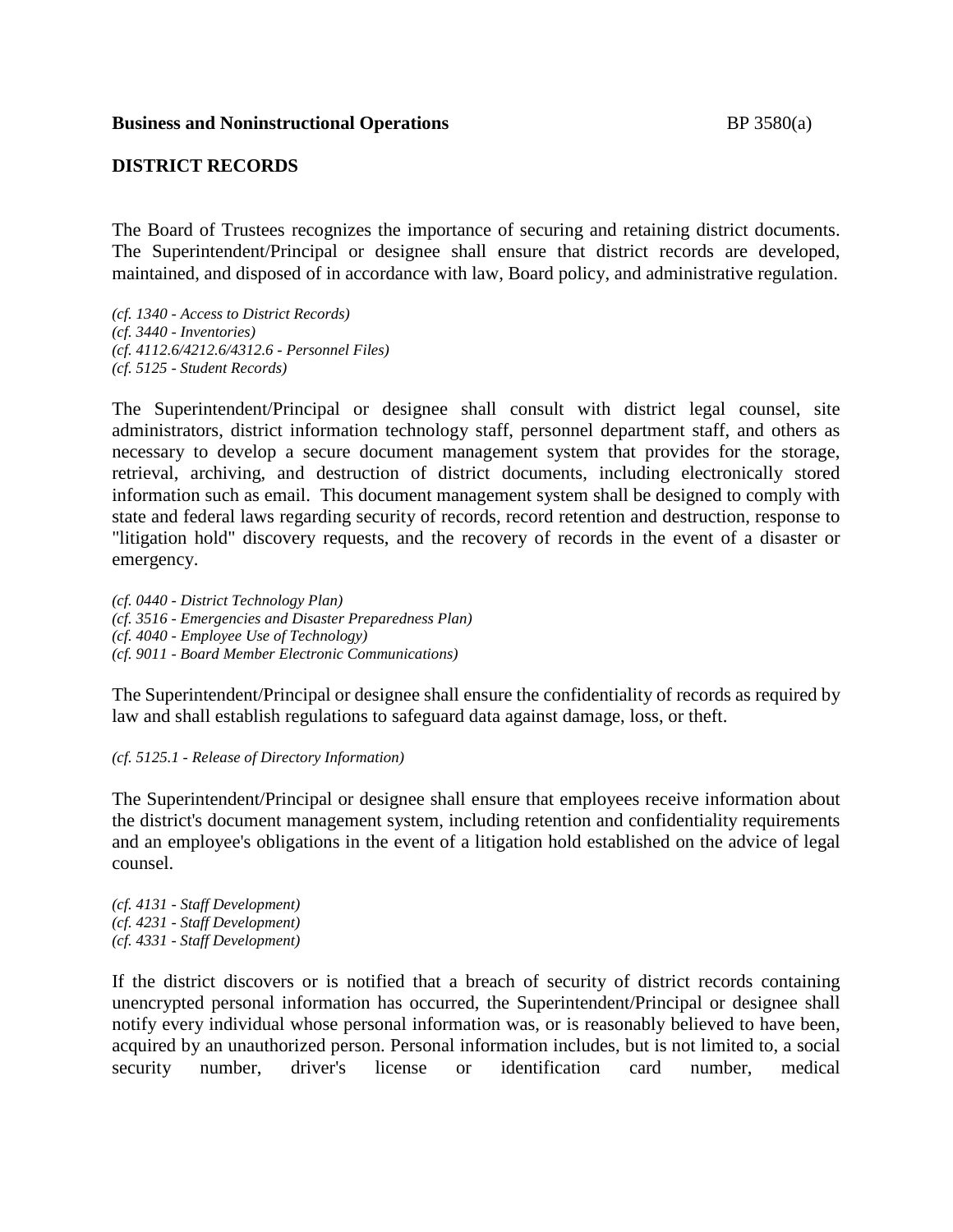## **DISTRICT RECORDS** (continued)

information, health insurance information, or an account number in combination with an access code or password that would permit access to a financial account. (Civil Code 1798.29)

The Superintendent/Principal or designee shall provide the notice in a timely manner either in writing or electronically, unless otherwise provided in law. The notice shall include the material specified in Civil Code 1798.29, be formatted as required, and be distributed in a timely manner, consistent with the legitimate needs of law enforcement to conduct an uncompromised investigation or any measures necessary to determine the scope of the breach and restore reasonable integrity of the data system. (Civil Code 1798.29)

*(cf. 1112 - Media Relations) (cf. 1113 - District and School Web Sites) (cf. 4112.9/4212.9/4312.9 - Employee Notifications) (cf. 5145.6 - Parental Notifications)*

### **Safe at Home Program**

District public records shall not include the actual addresses of students, parents/guardians, or employees when a substitute address is designated by the Secretary of State pursuant to the Safe at Home program. (Government Code 6206, 6207)

When a substitute address card is provided pursuant to this program, the confidential, actual address may be used only to establish district residency requirements for enrollment and for school emergency purposes.

*(cf. 5111.1 - District Residency) (cf. 5141 - Health Care and Emergencies)*

*Legal Reference: (see next page)*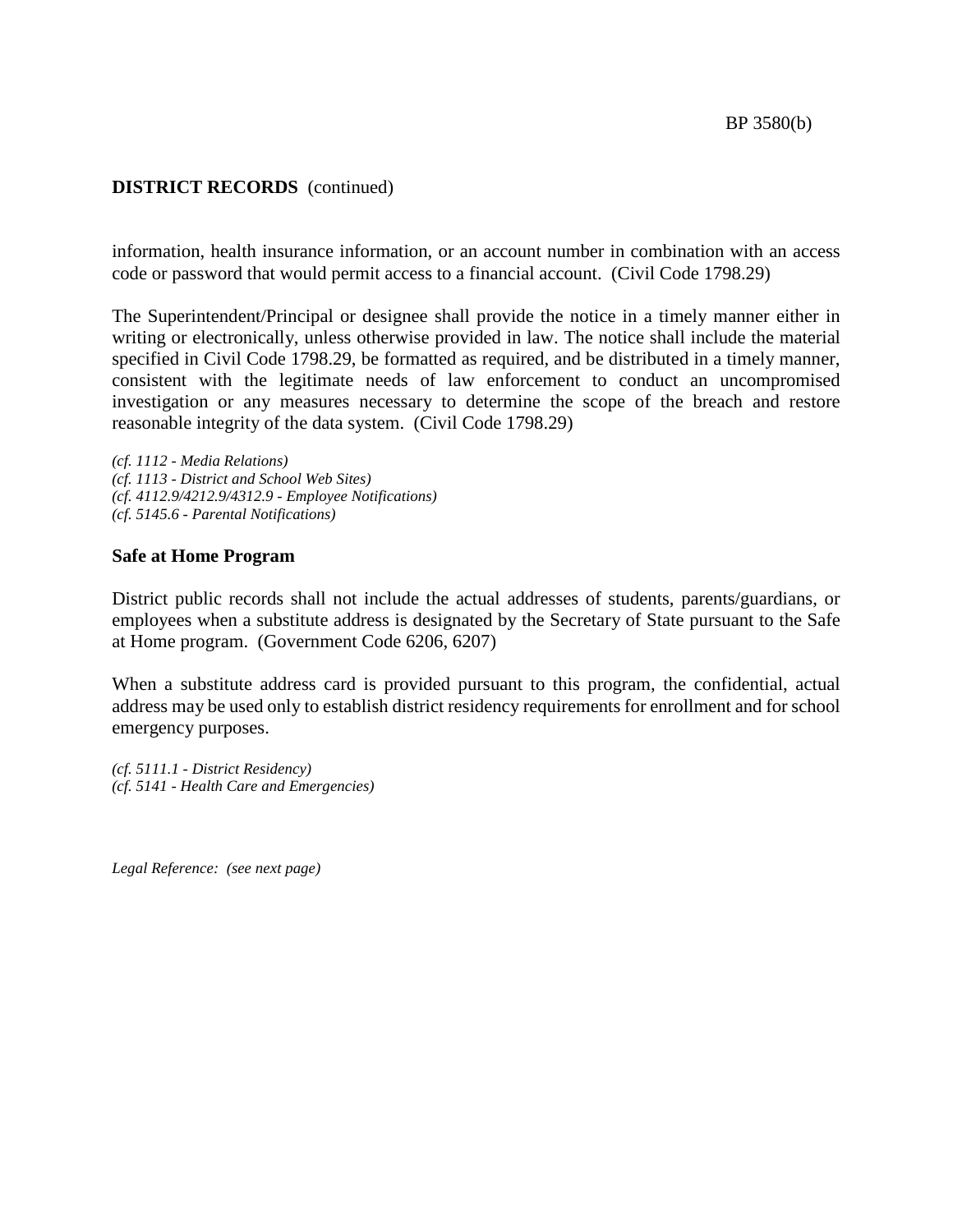### **DISTRICT RECORDS** (continued)

*Legal Reference:*

*EDUCATION CODE 35145 Public meetings 35163 Official actions, minutes and journal 35250-35255 Records and reports 44031 Personnel file contents and inspection 49065 Reasonable charge for transcripts 49069 Absolute right to access CIVIL CODE 1798.29 Breach of security involving personal information CODE OF CIVIL PROCEDURE 1985.8 Electronic Discovery Act 2031.010-2031.060 Civil Discovery Act, scope of discovery demand 2031.210-2031.320 Civil Discovery Act, response to inspection demand GOVERNMENT CODE 6205-6210 Confidentiality of addresses for victims of domestic violence, sexual assault or stalking 6252-6265 Inspection of public records 12946 Retention of employment applications and records for two years PENAL CODE 11170 Retention of child abuse reports CODE OF REGULATIONS, TITLE 5 430 Individual student records; definition 432 Varieties of student records 16020-16022 Records, general provisions 16023-16027 Retention of records UNITED STATES CODE, TITLE 20 1232g Family Educational Rights and Privacy Act CODE OF FEDERAL REGULATIONS, TITLE 34*

*99.1-99.8 Family Educational Rights and Privacy Act*

*Management Resources:*

*WEB SITES California Secretary of State: http://www.sos.ca.gov/safeathome*

Policy **CUDDEBACK UNION ELEMENTARY SCHOOL DISTRICT** adopted: December 11, 2019 Carlotta, California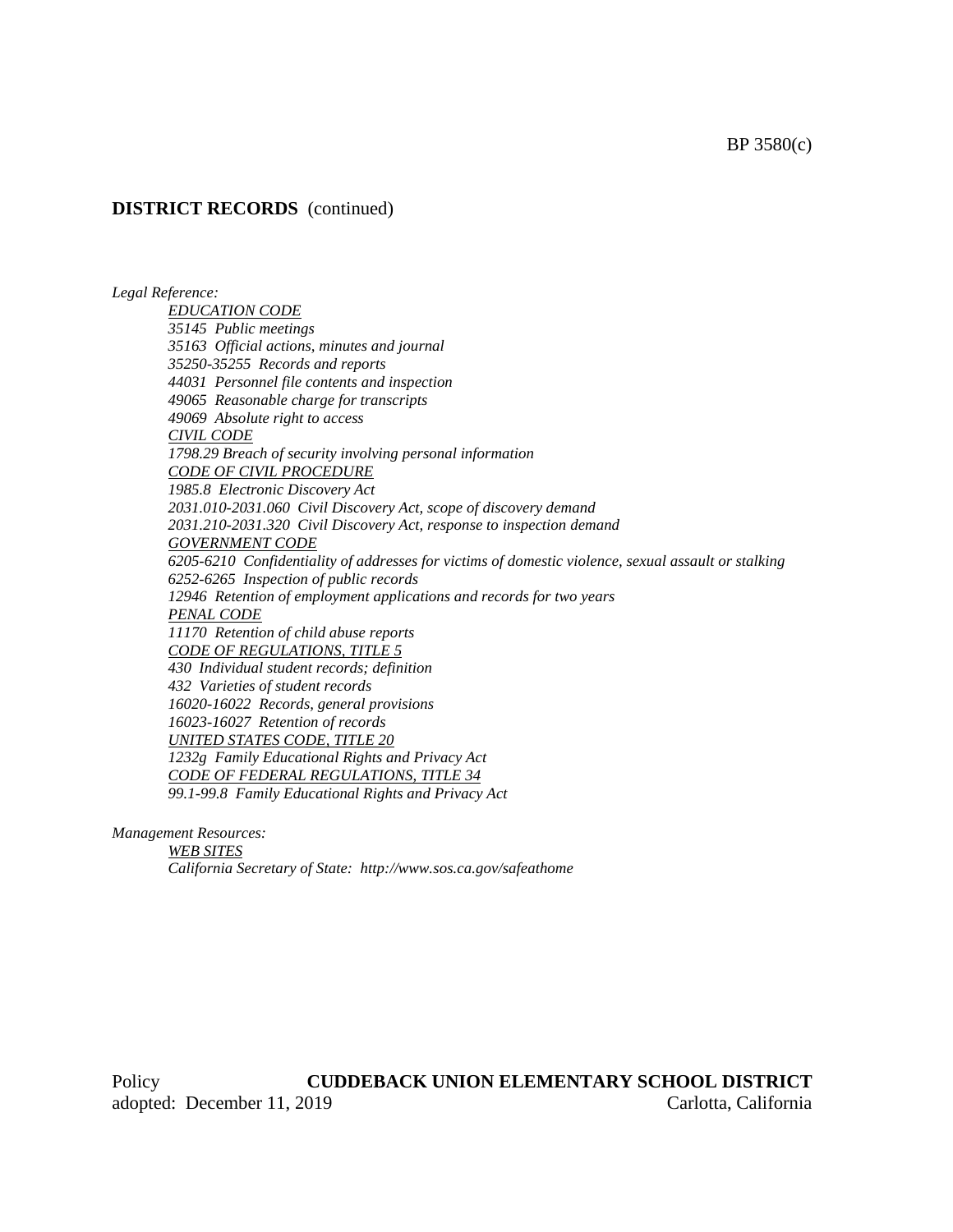## **Business and Noninstructional Operations** AR 3580(a)

# **DISTRICT RECORDS**

## **Classification of Records**

*Records* means all records, maps, books, papers, and documents of a school district required by law to be prepared or retained as necessary or convenient to the discharge of official duty. (5 CCR 16020)

#### *(cf. 1340 - Access to District Records)*

Before January 1, the Superintendent/Principal or designee shall review the prior year's records and shall classify them as either a Class 1 (Permanent), Class 2 (Optional), or Class 3 (Disposable) record. (5 CCR 16022)

*Records of continuing nature* (active and useful for administrative, legal, fiscal, or other purposes over a period of years) shall not be classified until such usefulness has ceased. (5 CCR 16022)

An inventory of equipment shall be a continuing record and shall not be classified until the inventory is superseded or until the equipment is removed from district ownership. (5 CCR 16022)

#### *(cf. 3440 - Inventories)*

A student's cumulative record is a continuing record until the student ceases to be enrolled in the district. (5 CCR 16022)

### *(cf. 5125 - Student Records)*

When an electronic or photographed copy of a Class 1 (Permanent) record has been made, the copy may be classified as Class 1 (Permanent) and the original classified as either Class 2 (Optional) or Class 3 (Disposable). However, no original record that is basic to any required audit may be destroyed prior to the second July 1st succeeding the completion of the audit. (Education Code 35254)

### **Class 1 - Permanent Records**

The original of each of the following records, or one exact copy of it when the original is required by law to be filed with another agency, is a Class 1 (Permanent) record and shall be retained indefinitely unless microfilmed in accordance with 5 CCR 16022: (5 CCR 16023)

- 1. Annual Reports
	- a. Official budget
	- b. Financial reports of all funds, including cafeteria and student body funds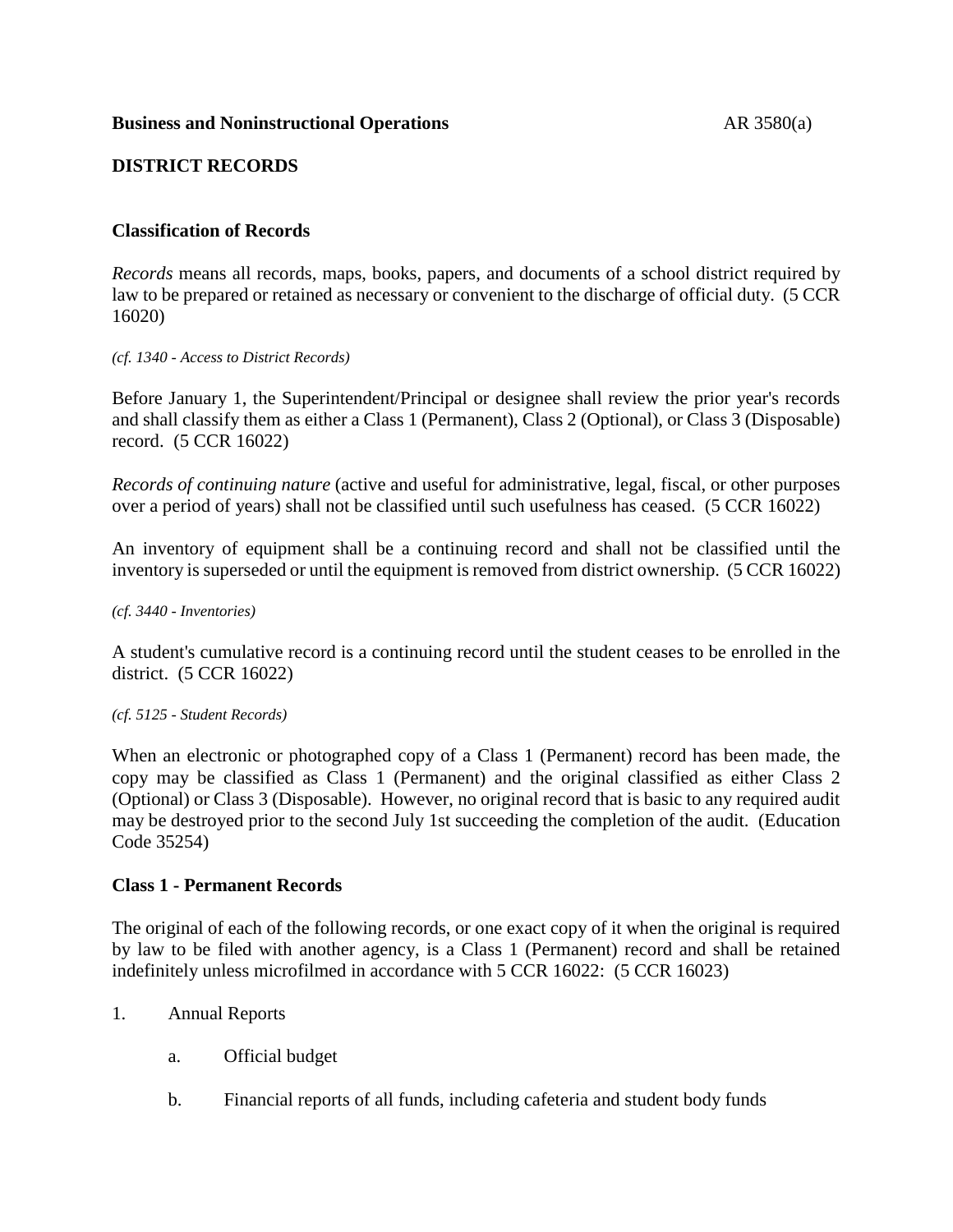# **DISTRICT RECORDS** (continued)

- c. Audit of all funds
- d. Average daily attendance, including Period 1 and Period 2 reports
- e. Other major annual reports, including:
	- (1) Those containing information relating to property, activities, financial condition, or transactions
	- (2) Those declared by Board of Trustees minutes to be permanent

*(cf. 3100 - Budget)*

*(cf. 3452 - Student Activity Funds)*

*(cf. 3460 - Financial Reports and Accountability)*

*(cf. 3551 - Food Service Operations/Cafeteria Fund)*

- 2. Official Actions
	- a. Minutes of the Board or Board committees, including the text of rules, regulations, policies, or resolutions included by reference only
	- b. The call for and the result of any elections called, conducted, or canvassed by the Board
	- c. Records transmitted by another agency pertaining to its action with respect to district reorganization

*(cf. 7214 - General Obligation Bonds) (cf. 9324 - Minutes and Recordings)*

3. Personnel Records

Class 1 (Permanent) records include all detailed records relating to employment; assignment; amounts and dates of service rendered; termination or dismissal of an employee in any position; sick leave record; rate of compensation, salaries, or wages paid; and deductions or withholdings made and the person or agency to whom such amounts were paid. In lieu of the detailed records, a complete proven summary payroll record for each employee containing the same data may be classified as a Class 1 (Permanent) record and the detailed records may then be classified as Class 3 (Disposable) records.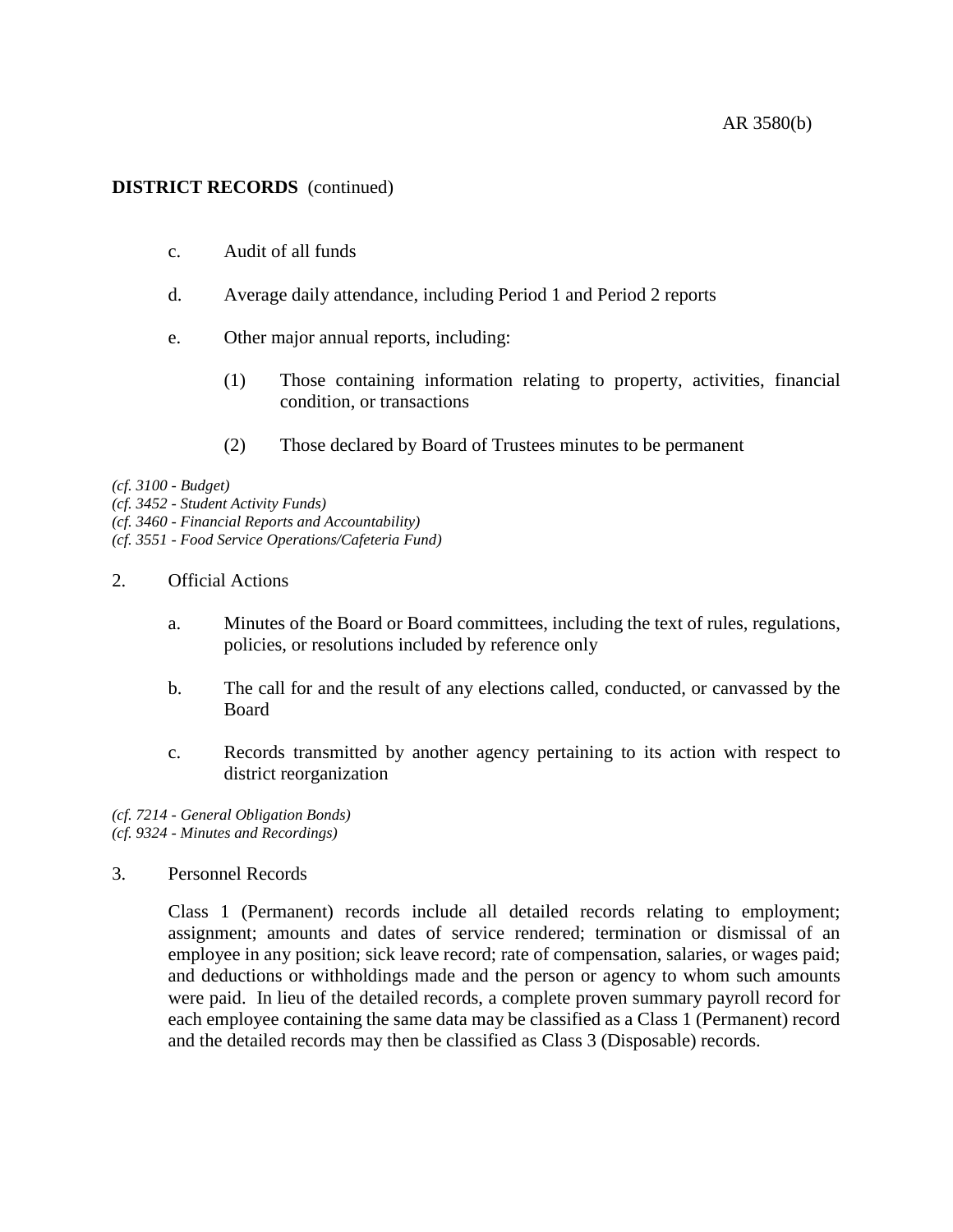Information of a derogatory nature as defined in Education Code 44031 shall be retained as a Class 1 (Permanent) record only when the time for filing a grievance has passed or the document has been sustained by the grievance process.

AR 3580(c)

## **DISTRICT RECORDS** (continued)

*(cf. 4112.5/4212.5/4312.5 - Criminal Record Check) (cf. 4112.6/4212.6/4312.6 - Personnel Files)*

### 4. Student Records

The records of enrollment and scholarship for each student required by 5 CCR 432 and all records pertaining to any accident or injury involving a minor for which a claim for damages had been filed as required by law shall be classified as Class 1 (Permanent) records. These include any related policy of liability insurance, except that these records cease to be Class 1 (Permanent) records one year after the claim has been settled or the statute of limitations has expired.

*(cf. 5111.1 - District Residency) (cf. 5141 - Health Care and Emergencies) (cf. 5143 - Insurance)*

5. Property Records

Class 1 (Permanent) records include all detailed records relating to land, buildings, and equipment. In lieu of detailed records, a complete property ledger may be classified as a Class 1 (Permanent) record. The detailed records may then be classified as Class 3 (Disposable) records if the property ledger includes all fixed assets; an equipment inventory; and, for each piece of property, the date of acquisition, name of previous owner, a legal description, amount paid, and comparable data if the unit is disposed of.

*(cf. 3280 - Sale or Lease of District-Owned Real Property)*

### **Class 2 - Optional Records**

Any records considered temporarily worth keeping, but which are not Class 1 records, may be classified as Class 2 (Optional) records and shall be retained until reclassified as Class 3 (Disposable) records. If, by agreement of the Board and Superintendent/Principal or designee, classification of the prior year records has not been made before January 1 as specified in 5 CCR 16022, all records of the prior year may be classified as Class 2 (Optional) records pending further review and classification within one year. (5 CCR 16024)

### **Class 3 - Disposable Records**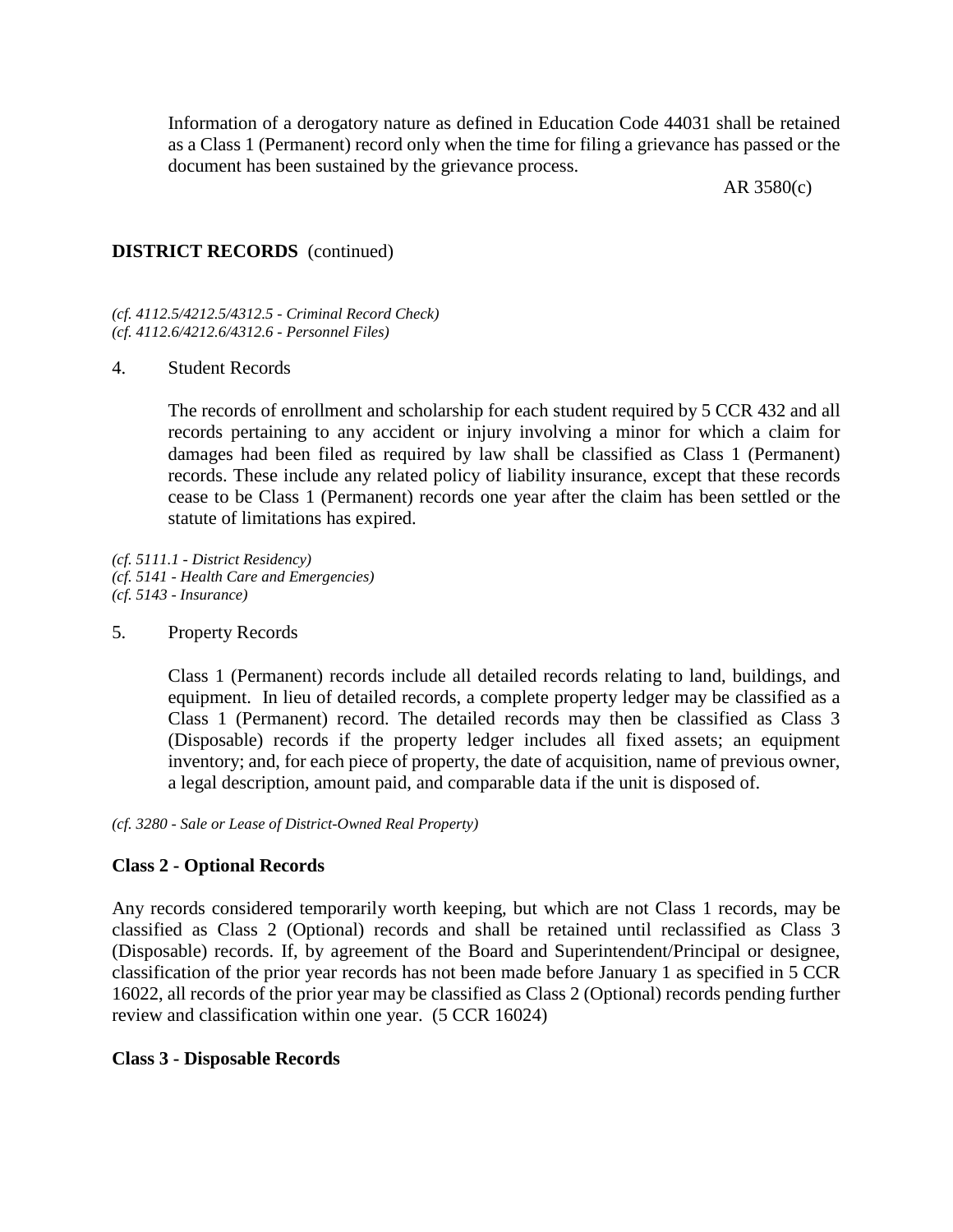All records not classified as Class 1 (Permanent) or as Class 2 (Optional) records shall be classified as Class 3 (Disposable) records. These include, but are not limited to, detailed records basic to audit, including those relating to attendance, average daily attendance, or business or financial transactions; detailed records used in preparing another report; teachers'

AR 3580(d)

# **DISTRICT RECORDS** (continued)

registers if all information required by 5 CCR 432 is retained in other records or if the General Records pages are removed from the register and classified as Class 1 (Permanent) records; and periodic reports, including daily, weekly, and monthly reports, bulletins, and instructions. (5 CCR 16025)

All Class 3 (Disposable) records shall be destroyed during the third school year after the school year in which the records originated. In addition, Class 3 (Disposable) records shall not be destroyed until after the third school year following the completion of any legally required audit or the retention period required by any agency other than the State of California, whichever is later. A continuing record shall not be destroyed until the fourth year after it has been classified as a Class 3 (Disposable) record. (5 CCR 16026, 16027)

*(cf. 5113.2 - Work Permits)*

## **Electronically Stored Information**

All electronically stored information related to the conduct of district business, including information created, saved, sent, or received on a district employee's or Board member's personal account or device, shall be saved as an electronic file to a district-provided account or device and retained in accordance with the section "Classification of Records" above. Such information includes, but is not limited to, email, text messages, instant messages, computer files, and other electronic communications related to district business. In addition, when appropriate, the information may be printed and physically filed in a way that allows it to be easily retrieved when needed.

### *(cf. 9012 - Board Member Electronic Communications)*

Employees shall be required to regularly purge their email accounts and district-issued computers, cell phones, and other communication devices of personal electronically stored information and other information unrelated to district business. The Superintendent/Principal or designee may check for appropriate use of any district-owned equipment at any time.

*(cf. 4040 - Employee Use of Technology)*